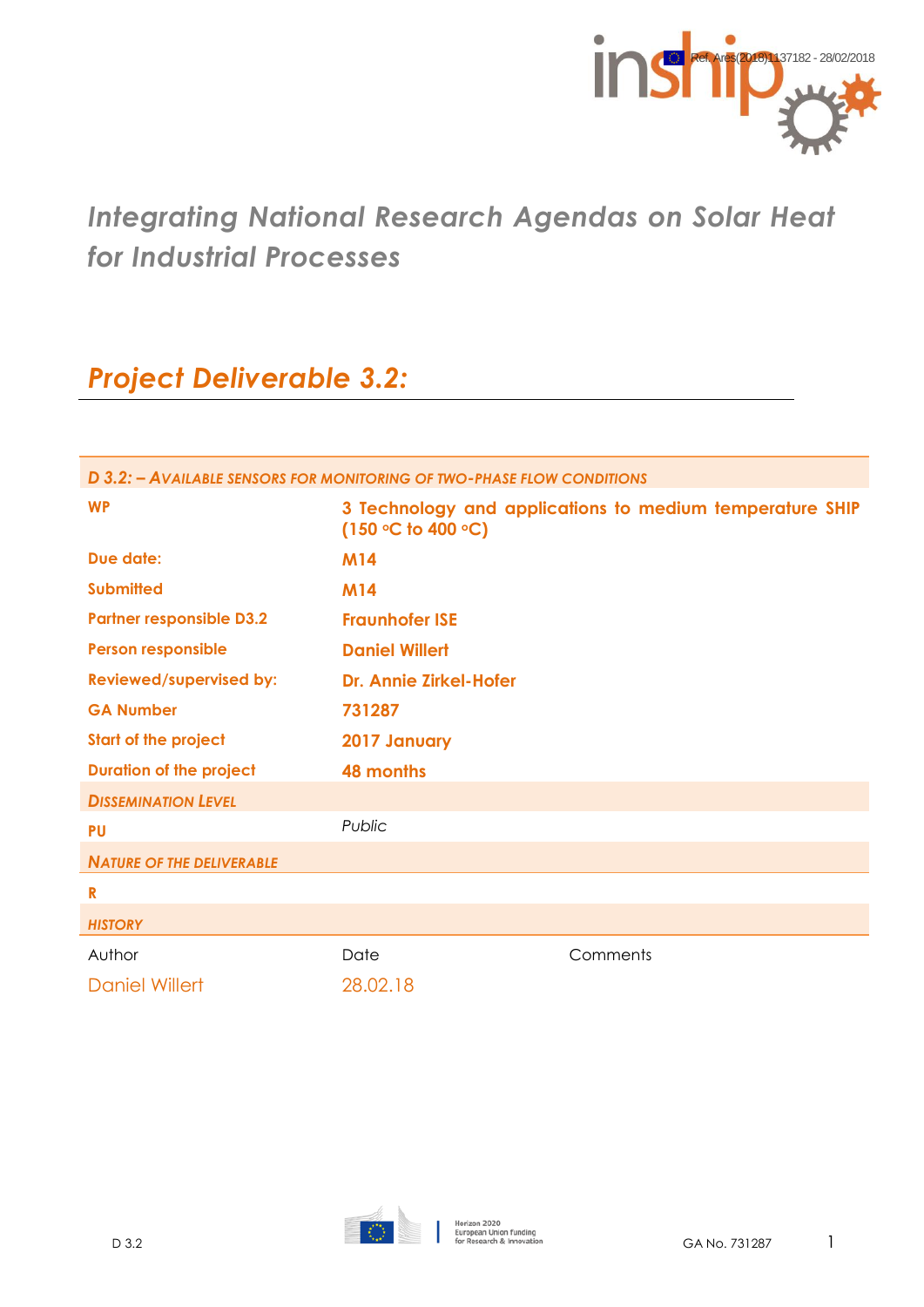

# **Contents**

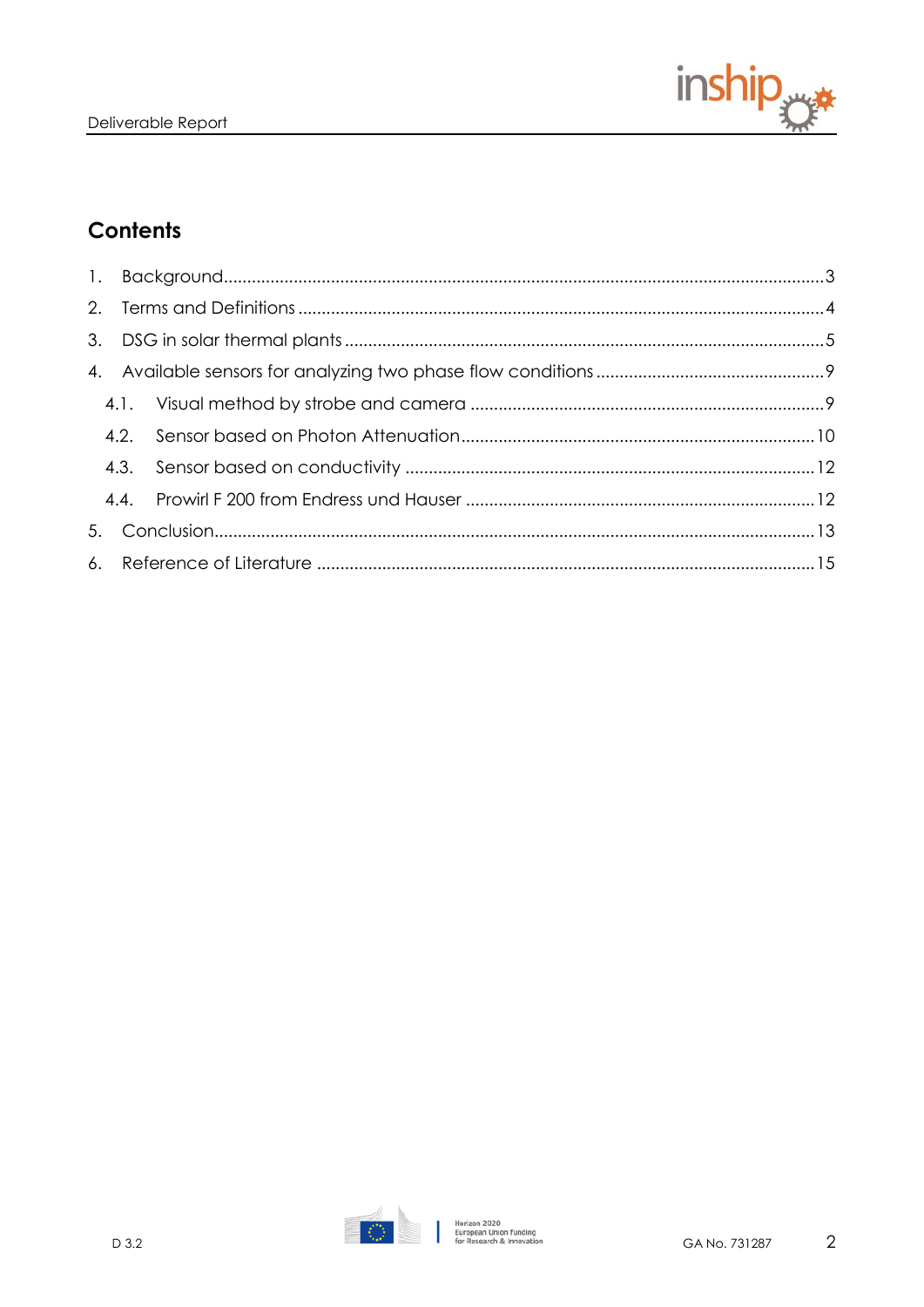

# <span id="page-2-0"></span>**1. Background**

The main objective of the INSHIP project is "acknowledging both the potential contribution of Solar Thermal technologies towards the development of sustainable industrial production and the need of a coordinated effort tackling the technological challenges still faced by these technologies when applied in industry. INSHIP aims at the definition of a European Common Research and Innovation Agenda (ECRIA) engaging major European research institutes, with relevant and recognized activities on SHIP into an integrated structure." [1]

The Work Package 3 (WP3: Technology and applications to medium temperature SHIP (150ºC to 400ºC)) "covers the research topics related to the development of technological solutions aiming at the integration of medium temperature technologies in SHIP applications." [1]

Task 3.2 focuses on available sensors for monitoring two phase flow conditions inside solar powered steam pipes supplying industrial processes

The adoption of DSG concepts in solar fields, enabling a more cost-effective steam production in view of lower operation and investment costs (use of water as HTF instead of thermal oil, thus not requiring a thermal oil/water evaporator heat exchanger) as well as increased overall efficiency (related to the bypass to a thermal/oil/water heat exchanger) subtends that phase change occurs in the solar hydraulic loop.

The occurrence of phase change within a hydraulic circuit subjected to a potentially variable heat source, such as is the case of the solar collector absorber part of the circuit raises challenges from the perspective of control, in view of the potentially fast changing conditions of enthalpy, pressure, available power and heat transfer conditions. These changes might translate into different two-phase flow patterns inside the circuit, some of which might be harmful to the hydraulic circuit (e.g. stratified or dry-out flow patterns).

To the present, different strategies might be used to detect/inspect/foresee two-phase flow patterns inside hydraulic circuits, without any claims for comprehensiveness [1]:

- Visual methods: based on a transparent sight window section installed in the circuit, which might be then associated with video-based flow pattern identification techniques;
- Photon attenuation: use of X or Gamma rays through "one shot" or neutron scattering methods leads to high accuracy flow pattern detection but presents high costs and high installation and operation requirements;
- Wall pressure measurement: relates wall pressure fluctuations with different flow patterns. Enables the identification of some patterns but not annular/wavy stratified patterns;
- Electrical conductivity measurement: the use of a wired-mesh conductivity measurement on a tube section enables a fast visualization and quantification of twophase flow patterns. This technique is though intrusive and high costly;

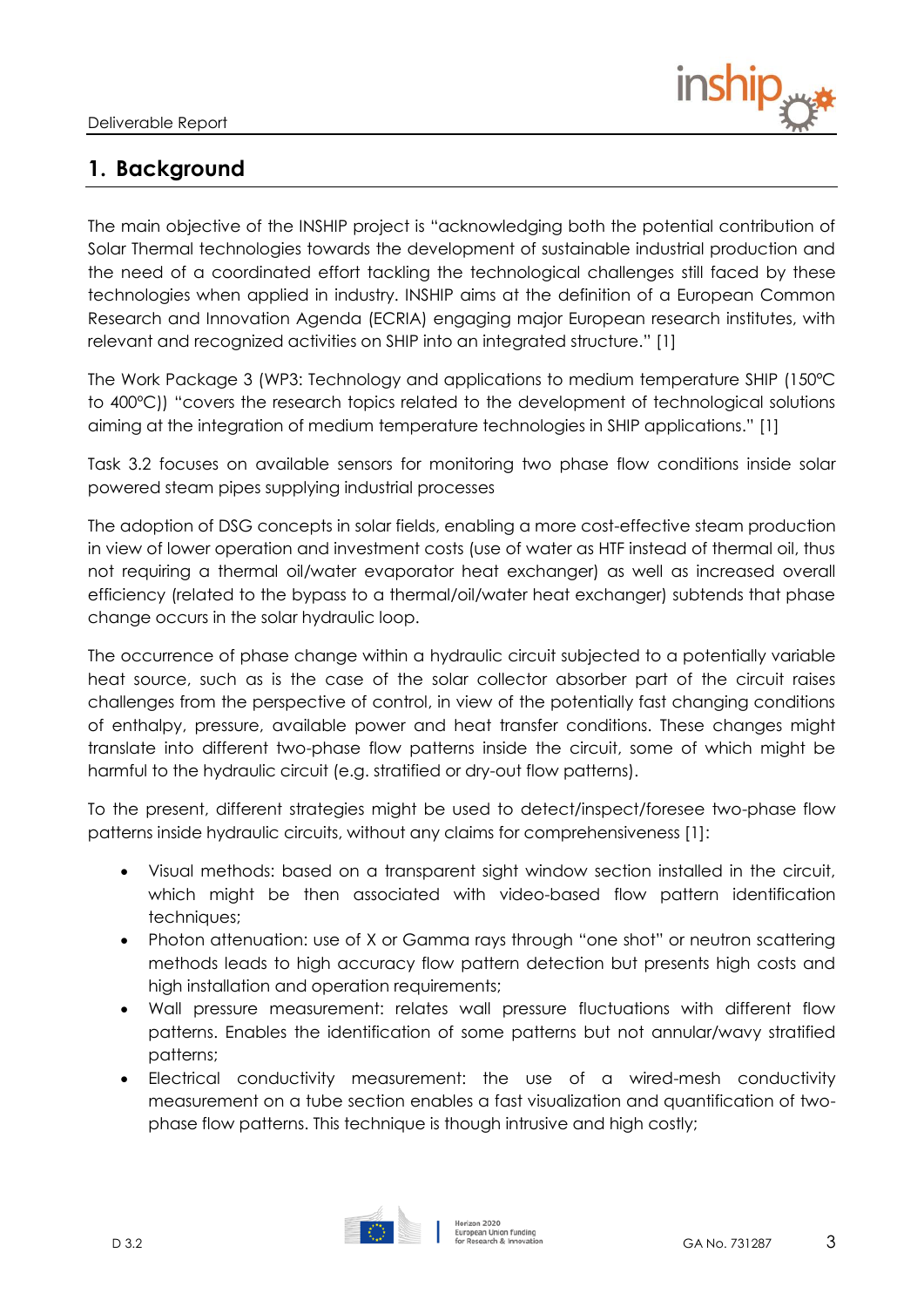Deliverable Report



- Refractive index measurement: through the use of a U-shaped optical fiber and hotwire anemometry it is possible to detect void spaces within two-phase flows. This method is intrusive;
- Semi-empirical correlations: the use of semi-empirical correlations such as Kattan Thome and Favrat (KTF) [2] and their further developments [3, 4] enable a prediction of two-phase flow patterns as a function of mass flow rate and steam quality. Though, these correlations were produced for specific tube diameters and flow conditions, which might differ from the conditions found in real systems.

## <span id="page-3-0"></span>**2. Terms and Definitions**

| <b>Terms</b> | <b>Description</b>      |
|--------------|-------------------------|
| DSG.         | Direct Steam Generation |
| <b>HTF</b>   | Heat Transfer Fluid     |
| WMS          | Wire-Mesh-Sensor        |
| <b>PF</b>    | Puerto Frrado           |
|              |                         |

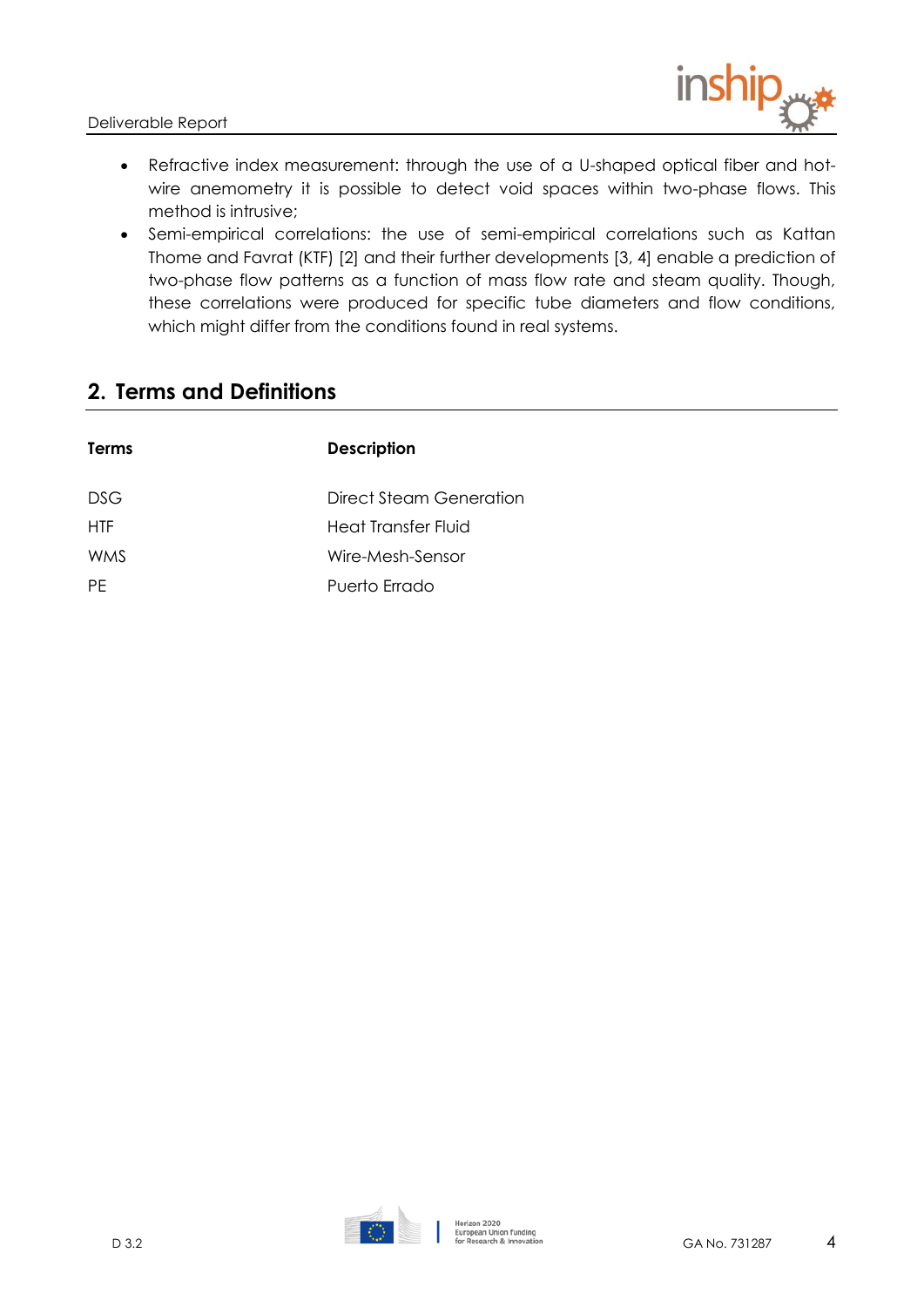

## <span id="page-4-0"></span>**3. DSG in solar thermal plants**

Worldwide a substantial amount of heat is used to produce saturated or superheated steam for industrial processes and running turbines. Solar driven generation of process steam can be efficiently realized by concentrating systems. The incoming solar radiation is bundled and focused on an absorber in order to evaporate pressurized water. State of the art solar thermal DSG plants make use of line focusing types of collectors. One collector type potentially very suited for DSG applications is the Linear-Fresnel collector with its rigid, not tracked absorber tubes as it was already applied in several commercially running plants like PE 1, PE 2 from Novatec Solar (see [Figure 1,](#page-4-1) left)or Industrial Solar's process steam producing plants at MTN, South Africa and RAM Pharma in Jordan (see [Figure 1,](#page-4-1) right).



Figure 1: left: Novatec Solar's DSG power plant PE 2 [\[7\]](#page-14-1) ; right: Industrial Solar Linear-Fresnel collector at RAM Pharma Industry in Jordan [\[4\]](#page-14-2)

<span id="page-4-1"></span>The Linear-Fresnel design with the fixed receiver tube and tracked linear mirrors (see [Figure 2\)](#page-4-2) is suited best for high pressure steam operation. However parabolic through are applied in DSG applications as well, due to their advantages in optical efficiency. Tough, parabolic troughs show a higher leakage risk because of their tracked absorber tubes and rotating joints , which connect the collector modules with each other and with the hydraulic loop of the solar field.



<span id="page-4-2"></span>Figure 2: Schematic setup of Linear-Fresnel Collector

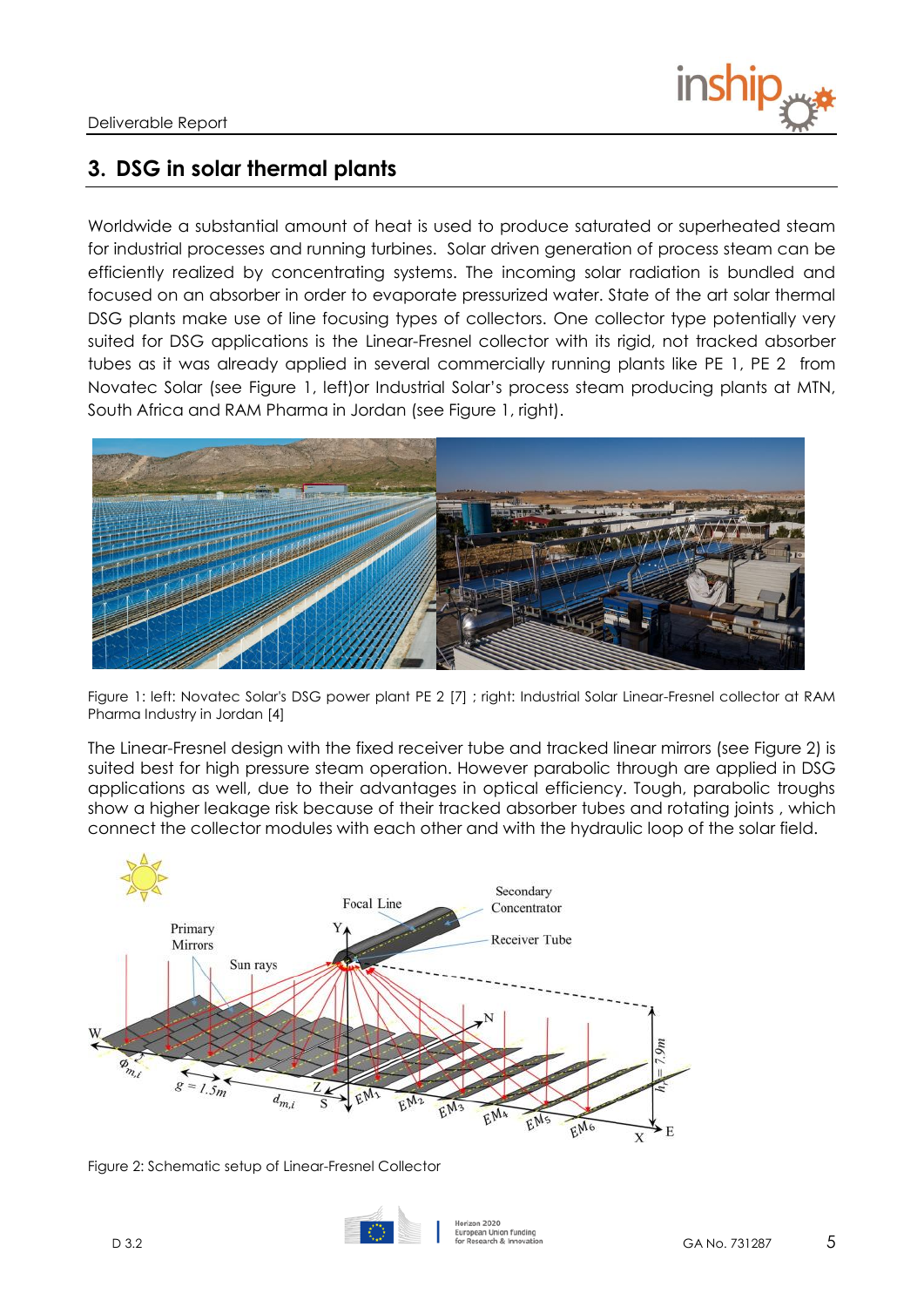Plants based on direct steam generating Parabolic Trough collectors were for instance realized by Solarlite in Kanchanburi, Thailand (see [Figure 3\)](#page-5-0) and by Solitem at an aluminium surface specialist in Ennepetal, Germany (see [Figure 4\)](#page-5-1).



<span id="page-5-0"></span>Figure 3: Solarlites Parabolic Trough collectors connected to the hydraulic loop of the 20,8 MWth solar field in Kanchanburi, Thailand [\[15\]](#page-14-3)



<span id="page-5-1"></span>Figure 4: Solitems 75 kWth Parabolic Trough plant at aluminium surface specialist Alanod in Ennepetal, Germany

DSG applied in concentrating solar facilities has advantages over plants with indirect evaporation using thermal oil as HTF, such as saving of heat exchangers and heat losses and the use of untoxic water as HTF and working fluid (compare [Figure 5\)](#page-6-0). However it possesses disadvantages such as the extensive requirements for withstanding the high system pressure and challenges in process control and operation stability.

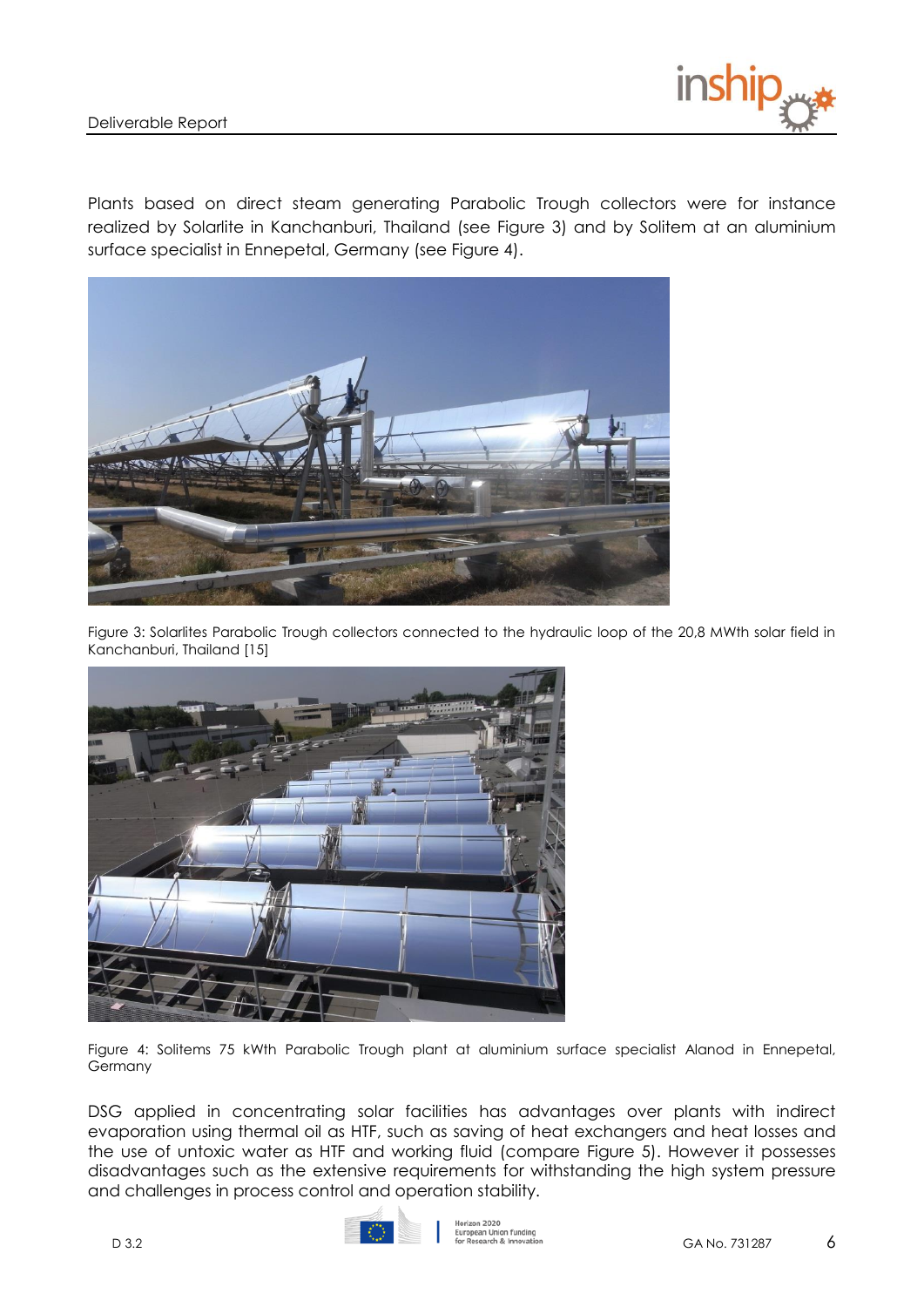



<span id="page-6-0"></span>Figure 5: Heat exchange in plants with indirect steam production and in DSG Plants

The water/steam loop can be designed differently in order to meet the requirements of the specific facility and application. In general three basic methods of steam production can be applied in DSG solar fields (see [Figure 6\)](#page-6-1). For the recirculation approach a steam drum is needed to separate the produced saturated steam from the not evaporated water. The recirculated hot water is mixed with the feed water and pumped again into the collector loop. Depending on the application, the saturated steam can be superheated up to the set process temperature. For controlling the temperature of the absorber tube in the superheating collectors water can be injected at several points along the collector loop.



<span id="page-6-1"></span>Figure 6: Solar DSG methods for steam productio[n \[6\]](#page-14-4)

Within the once through concept, water is pumped into the collector and leaves it as saturated or superheated steam. In the DSG parabolic through plant built by Solarlite the

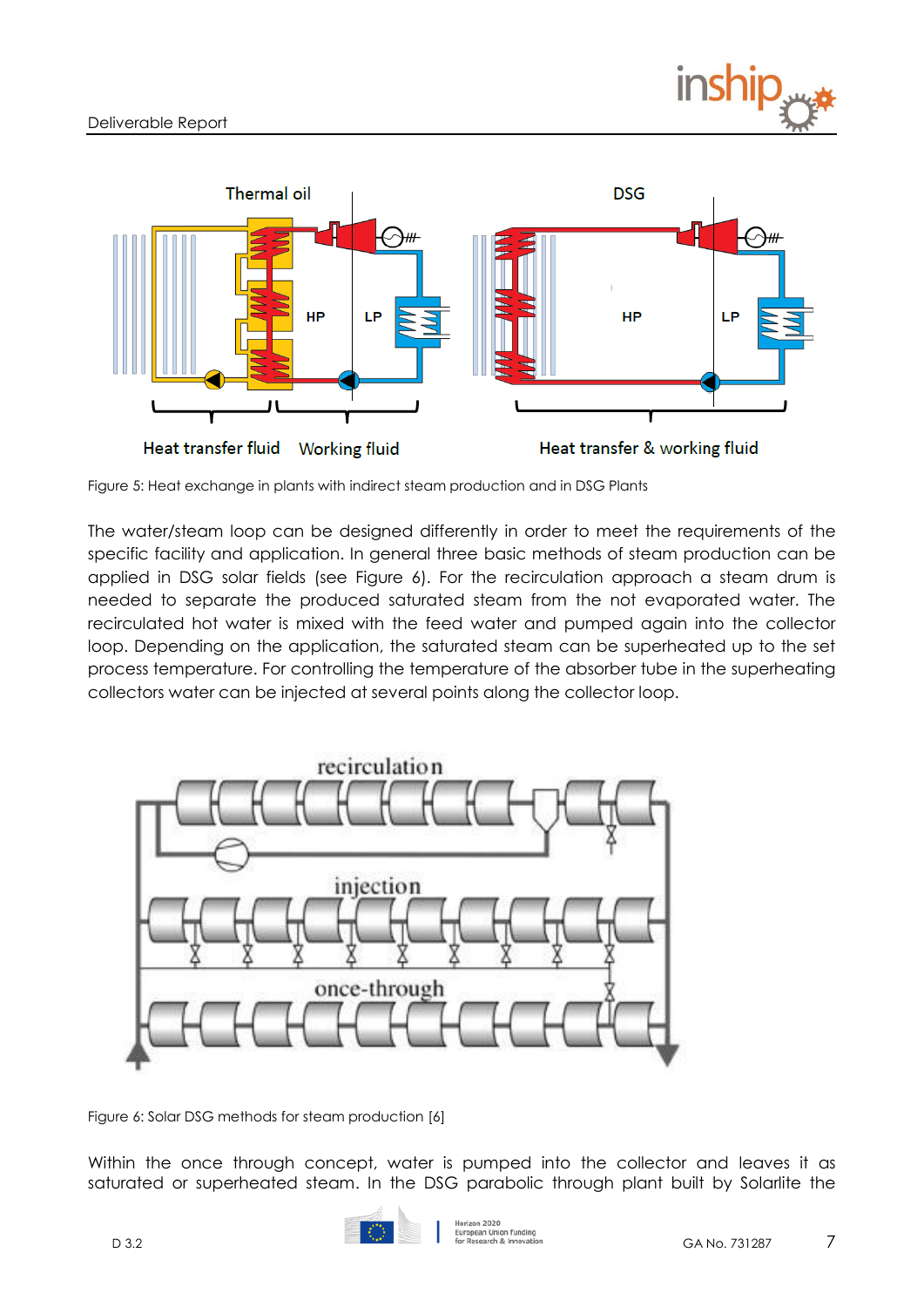

steam is conditioned with a combination of recirculation with steam drum and subsequent superheating via injection cooling [\[15\].](#page-14-3)

Running the solar thermal DSG plant on steady-state operation conditions is the overall aim of the plants control strategy. The control of the system faces disturbances by varying solar irradiation by the sun and different soiling rates of mirrors additionally to varying fluid inlet temperatures. Due to the variations consumption side the solar systems load can also change. To avoid dangerous and destructive conditions inside the solar loop and of course to reach the highest efficiency of the thermal system, a stable control is essential. For the implementation of a stable and efficient control regime, extensive knowledge on the different two phase flow conditions (see [Figure 7\)](#page-7-0) are required. While slug flow can cause vibrations and mechanical stress, a stratified flow can cause high temperature gradients in the cross section of the absorber pipe wall and hence also mechanical stress by non-uniform thermal expansion. Local dry outs caused by overheating can lead to severe damages of the absorber tube and other peripheral components. Therefore, the control strategy as well as the choice of operating conditions (i.e. the flow rate)is based on expected two-phase flow patterns. Without the knowledge of the actual two phase conditions, they have to be determined by simulations based on physical models. As the determination of the conditions is complex and goes along with many assumptions, the detection of the water steam distribution inside the absorber tube is highly desirable and leads to an optimized and secured control regime. [\[4\]](#page-14-2)



<span id="page-7-0"></span>Figure 7: Schematic depiction of two-phase flow patterns in horizontal pipes [\[13\]](#page-14-5)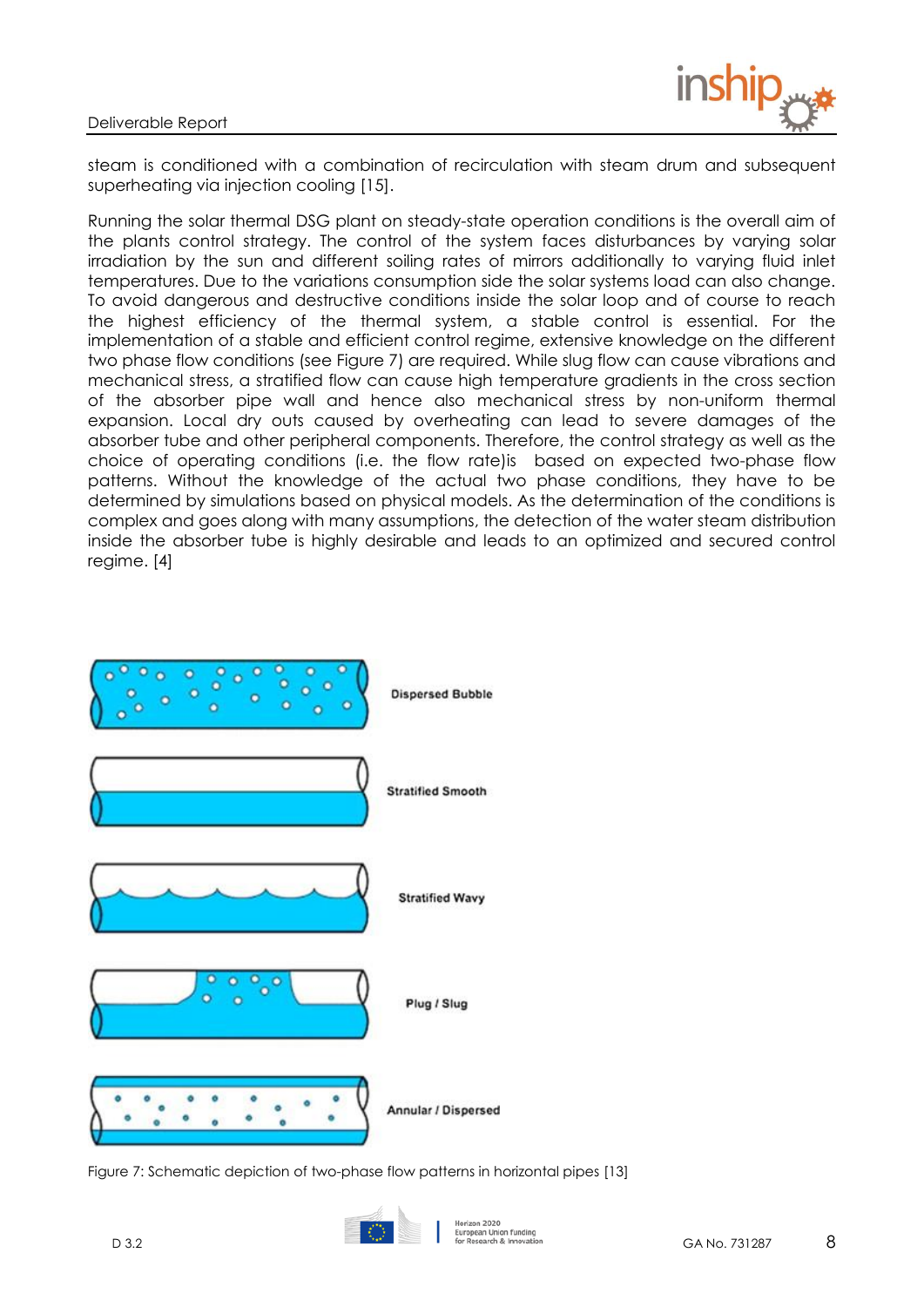

# <span id="page-8-0"></span>**4. Available sensors for analyzing two phase flow conditions**

### <span id="page-8-1"></span>**4.1. Visual method by strobe and camera**

Visual methods can be used to observe different flow patterns inside a tube. For this approach a transparent sight tube with the same inner diameter as the process piping has to be installed. A possible setup for flow pattern observation is depicted in [Figure 8.](#page-8-2) A strobe emits pulsed light in order to pass the depicted diffuser and the sight tube. The combination of strobe and diffuser is used to stop the appearance of motion inside the tube in order to make the desired flow pattern visible via the camera.



<span id="page-8-2"></span>Figure 8: Possible setup for visual flow pattern detection [\[1\]](#page-14-6)

There are approaches with CCD and normal cameras working with a frame rate according to the frequency of the strobe. In [Figure 9](#page-9-1) some results of the described procedure are given. Some typical flow patterns have been discovered with this technique in the field of refrigerants in small pipes by Jassim et al[.\[14\].](#page-14-7) Jassim et al. were using a modified webcam in combination with image detection for an automatically interpretation of the received image of the pipe section. Antoine Frein used the approach performed by Jassim to analyze multiphase steam/water flows at different parameters [\[1\]](#page-14-6) .

Worldwide many approaches using a camera for the detection of multiphase flow behavior, but none of them was developed up to a compact commercially available working sensor unit that can be integrated (including the sight tube) into solar driven steam networks.

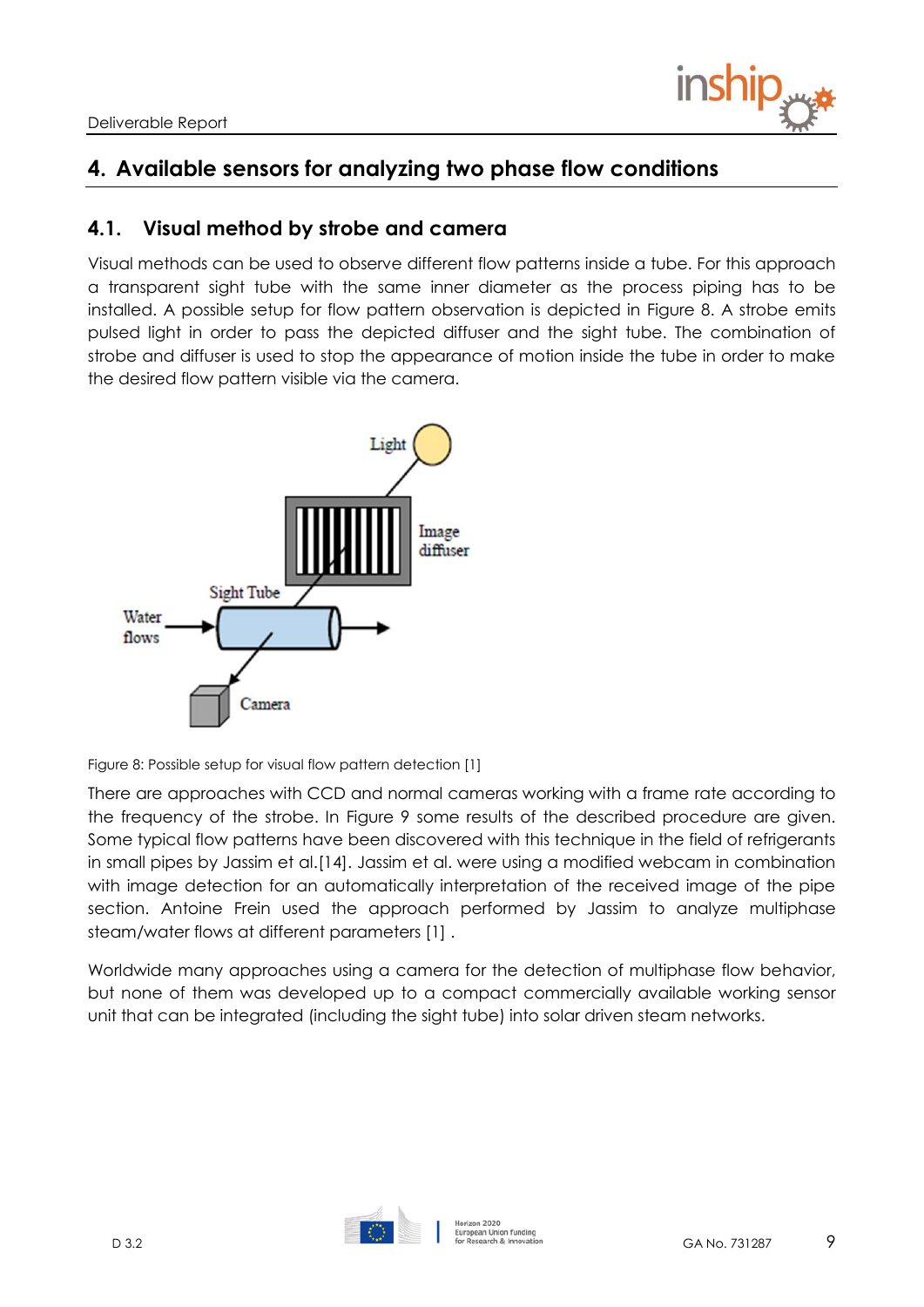#### Deliverable Report





<span id="page-9-1"></span>Figure 9: Camera observed flow patterns (complete fluid; stratified; wavy stratified; elongated bubble; annular) [\[1\]](#page-14-6)

### <span id="page-9-0"></span>**4.2. Sensor based on Photon Attenuation**

Detection of void fraction and visualization of flow patterns can be realized by photon attenuation methods. With a source of photons (X-Ray, Gamma-Ray, light, etc.),which are penetrating the steam pipe, it is theoretically possible to interpret the measured attenuation by computer tomography as locally resolved water and steam distribution. A prototype sensor from the Helmholtz Zentrum Dresden Rossendorf (HZDR) runs multiphase flow analyses by using an optical approach. The sensor is able to visualize the actual void fraction in a cross section of a pipe at high frequency. The generated frames can be used to visualize a pseudo 3D model which shows the distribution of water and gas over a given time period. Beneath the attenuation of the photons when penetrating water/steam, the refractive index of the occurring phases inside the steam pipe, and the resulting deflection of the photon is also considered when visualizing the void fraction.

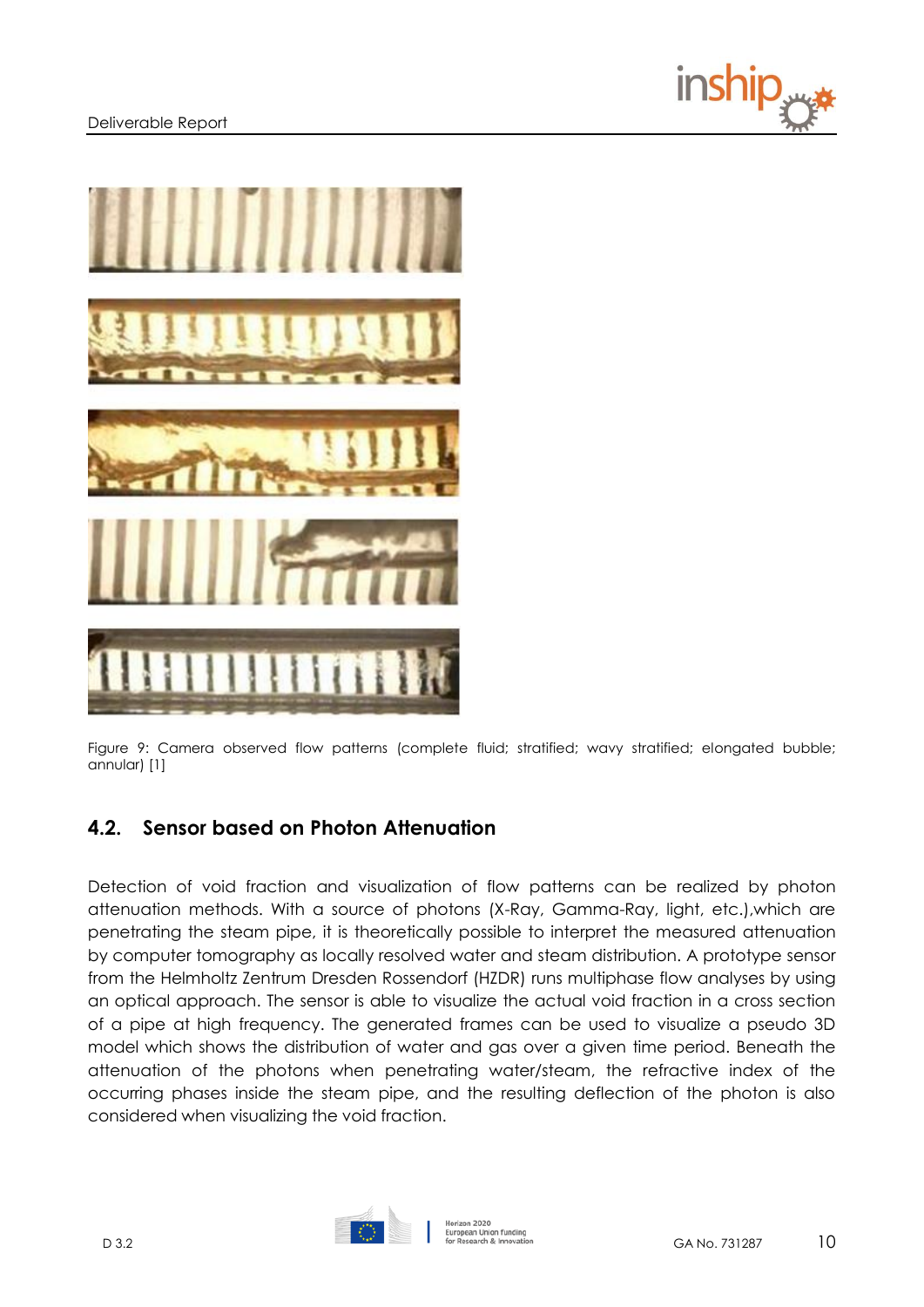



Figure 10: Pseudo 3D model of water-gas multiphase flow [\[5\]](#page-14-8)

On the interior circumference in a cross section of a pipe light receivers and emitters are installed (see [Figure 11\)](#page-10-0). When one of the emitters sends out light, all the receivers detect the incoming intensity of light, which is influenced by the two occurring phases inside the pipe. Due to the amount of emitters and receivers and the high operation frequency, the distribution of water and gas can be calculated. As the prototype was built to measure bubbles inside liquid flows with a void fraction up to 10% gas, the sensor is at current configuration not suitable for analyzing steam systems [0.](#page-14-9)



<span id="page-10-0"></span>Figure 11: Schematic illustration of the sensors principle [\[5\]](#page-14-8)

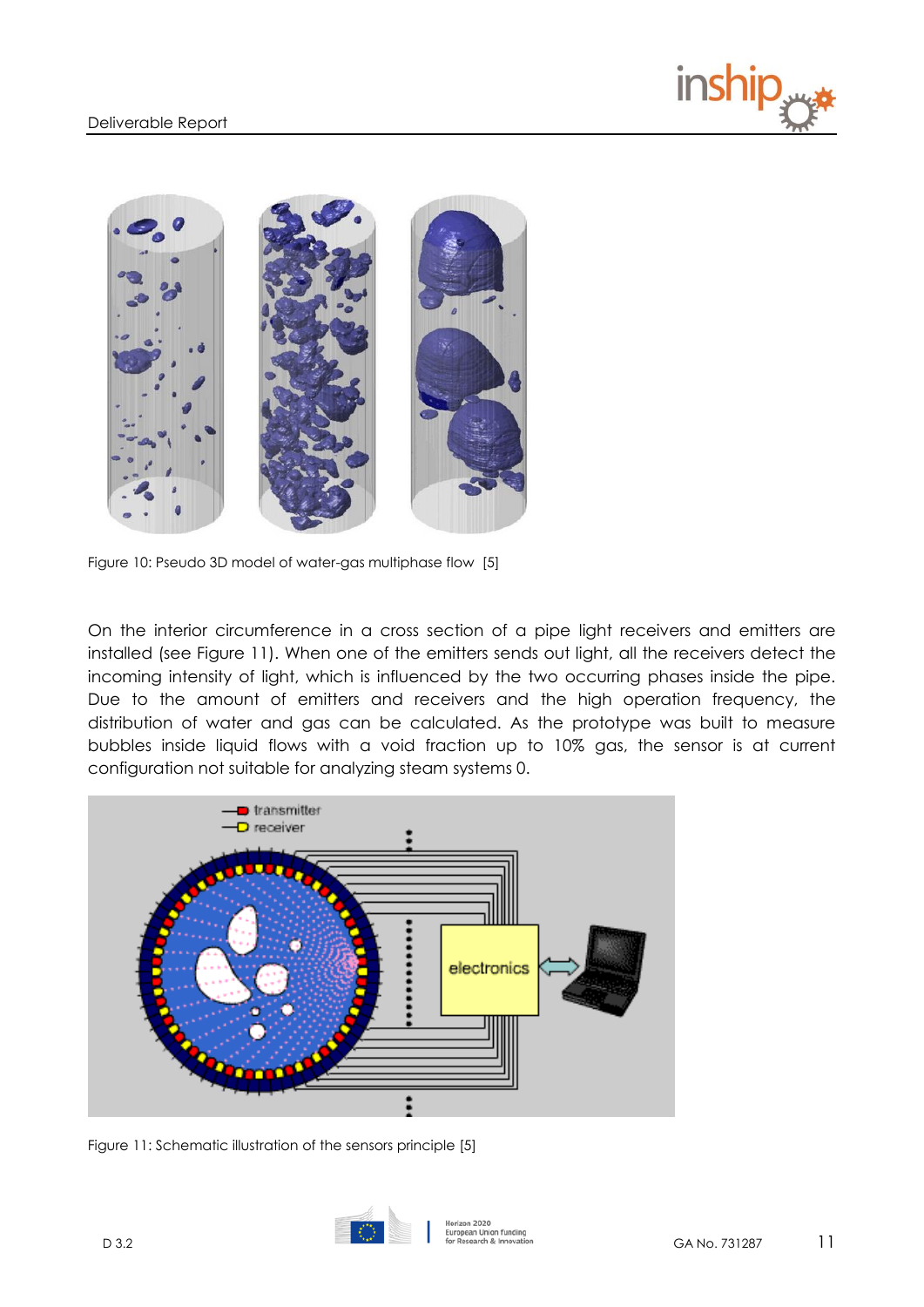

### <span id="page-11-0"></span>**4.3. Sensor based on conductivity**

A way to achieve a fundamental understanding of the two-phase flow conditions inside steam lines is to observe the flow with a wire-mesh sensor, such as the one developed by the Helmholtz Zentrum Dresden Rossendorf (HZDR). The sensor is located between two flanges in the cross section of a pipe and delivers high definition data of the distribution of steam and water (see [Figure 12\)](#page-11-2). This information can be used to validate expected flow pattern profiles (see [Figure 7\)](#page-7-0). Furthermore, the average steam mass fraction in the cross section can be determined based on the set of measurement points . The flow patterns inside the tube, discovered by the WMS, deliver essential information on the actual heat transfer characteristics within the tube.



<span id="page-11-2"></span>Figure 12: left: Principle of WMS; right: visualization of WMS measured void fraction at a pipe cross section [\[5\]](#page-14-8)

The wire-mesh sensor, developed by the HZDR, is based on a mesh arrangement of the measuring points. It consists of two mesh layers that are installed normal to the direction of flow with a small gap between the layers. On each layer, wire electrodes are arranged in parallel and the grids are perpendicular to each other. This gives a grid of electrodes in the axial view, which covers the entire cross section (see [Figure 12,](#page-11-2) left). The transmitter electrodes are sequentially activated while all receiver electrodes are parallel sampled, in such a way that the electrical conductivity of the fluid is evaluated in each crossing point. The measured current depends on the local conductivity of the fluid at the virtual crossing point. In case of water, a current is measured at a crossing point between transmitter and receiver electrode due to the electrical conductivity of water. However, an electric current cannot be measured when a steam bubble encloses a crossing point. The arising receiver currents are converted to a voltage and subsequently to a digital signal, which is transferred to the data logger. The instantaneous void fraction is determined for each crossing point. All local instantaneous void fractions in the cross section of the pipe are collected in a frame. The wire mesh sensor achieves a maximum temporal resolution of 10,000 frames per second. [\[9\]](#page-14-10)

### <span id="page-11-1"></span>**4.4. Prowirl F 200 from Endress und Hauser**

Another available Sensor presented in this report, which gives us information on void fraction is the Prowirl F200 from Endress and Hausser. It is a vortex flowmeter with an additional wet steam detection. In [Figure 13](#page-12-1) the principles of vortex flow measurement are depicted. The flow in the pipe hits the element and vortexes are generated. The hinged paddle (in [Figure 13](#page-12-1)

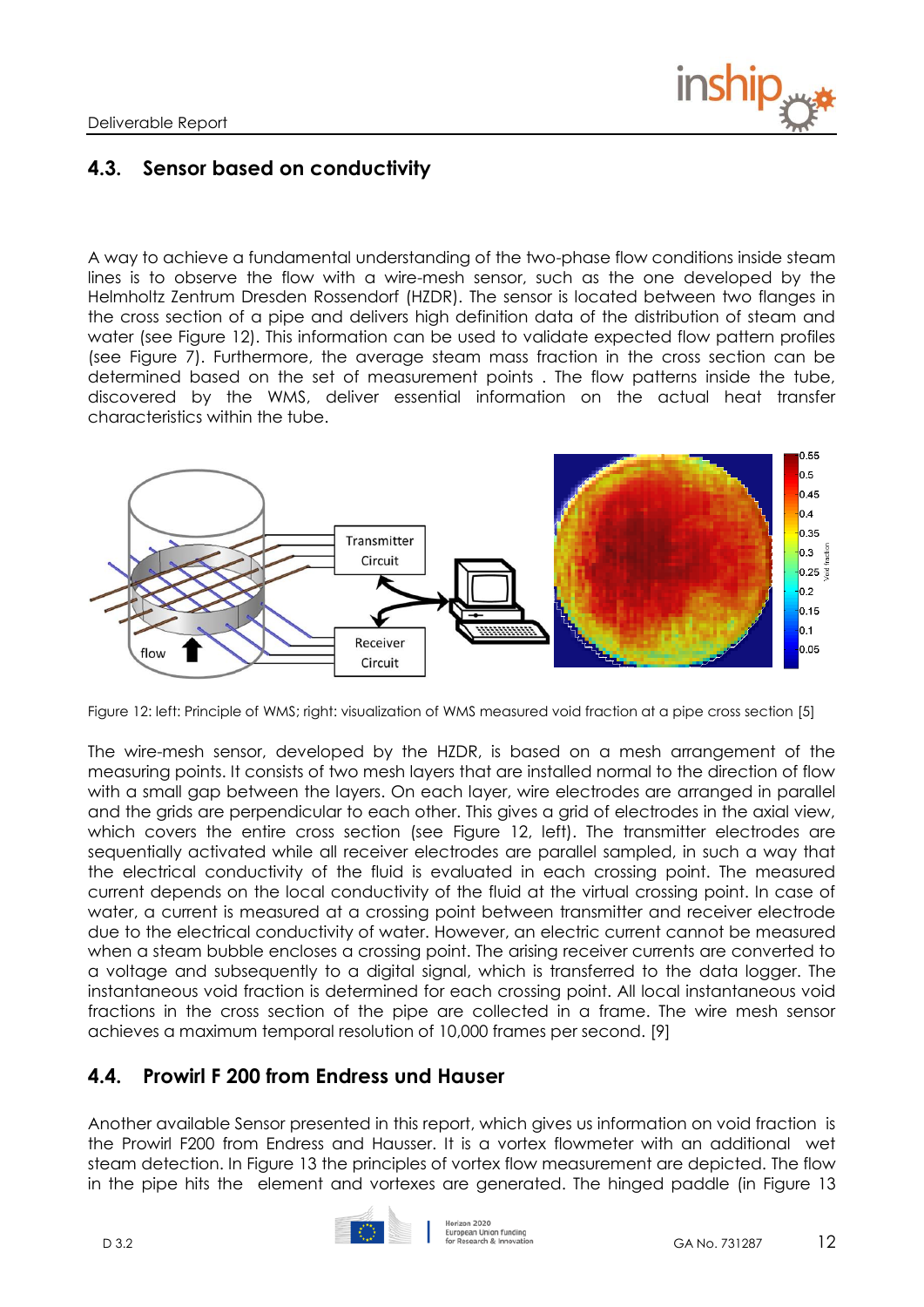#### Deliverable Report



called "Sensor") is influenced by the vortexes coming alternating from left and right. The signal from the detected movement of the paddle in combination with measured pressure and temperature can be interpreted as a mass flow. The paddle can also be influenced by the liquid flow inside the steam pipe. In case of a stratified flow pattern the paddles movement is also influenced by water flow running at the bottom of the pipe and generates a second signal. This influence can be detected as well in order to analyse the amount of water running through the pipe. The range of measurable void fraction is from 80-100%. The sensor can be integrated into steam processes with a temperature up to 185 °C and a maximum pressure of 11 bar. [\[11\]](#page-14-11) 



<span id="page-12-1"></span>Figure 13: Vortex flow measurement principles

## <span id="page-12-0"></span>**5. Conclusion**

*There is no doubt that a proper sensor for detecting void fraction and/or flow patterns inside a steam tube of a transient process is a great opportunity to improve the control regime of a solar thermal plant based on DSG in order to increase the operation time running in steady-state mode. Due to the fact that multiphase flow occurs in so many applications (energy sector, food and*  beverage industry, oil industry, cooling technology and many others) many research groups all *over the world developed sensor concepts to find solutions for detecting void fraction and get information about the upcoming flow patterns. But, lots of those concepts are limited to specific applications with specific boundary conditions, such as process pressure and temperature, void fraction, mass flow, pipe diameter and pipe materials. With regard to the task of finding available sensors for monitoring two-phase flow conditions in SHIP applications, I can say that there is almost nothing available at present. The best suited sensor for SHIP application will be WMS sensor from HZDR. This sensor can operate in a wide range of pressure/temperature/void fraction that suits well to SHIP applications. Even if the sensor may be best suited to SHIP, it is a sensitive sensor with complex read-out electronics infrastructure, which is not easy to install. Nevertheless the sensor was already successfully installed in different DSG solar plants to enhance the process knowledge of the plant's operators. Currently the sensor is commercially available at HZDR Innovatio[n\[12\]](#page-14-12) . As described in [4.4](#page-11-1) the Prowirl F200 is commercially available at Endress and Hauser. Due to the mentioned temperature and pressure limitations the sensor will be well suited for many ship* 



Horizon 2020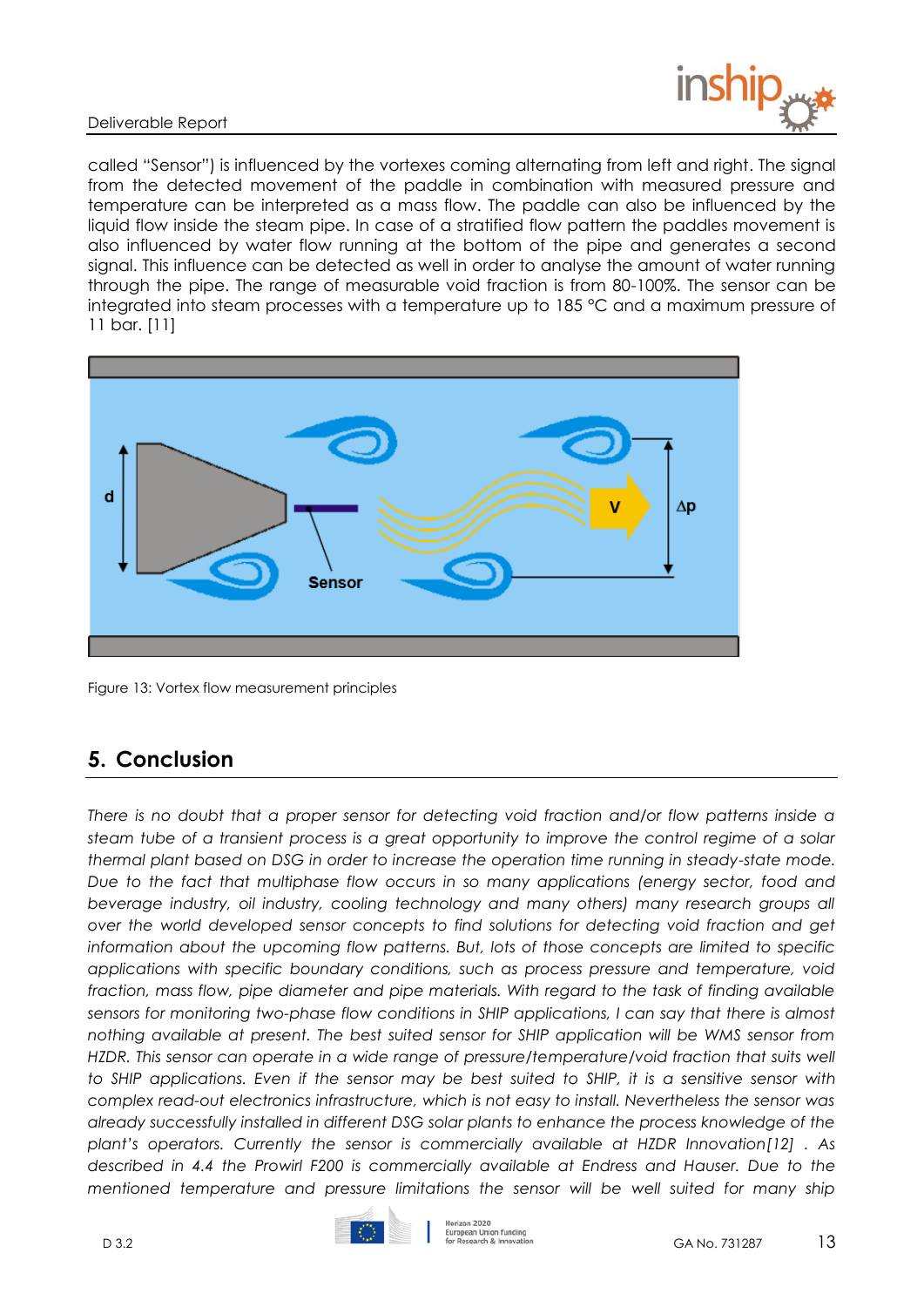

applications and can support the process with the measured void fraction. Unfortunately it is not *able to give information on flow patterns. As there are currently not many information on the sensors principles it is hard to say how the sensor can improve SHIP applications operation.*